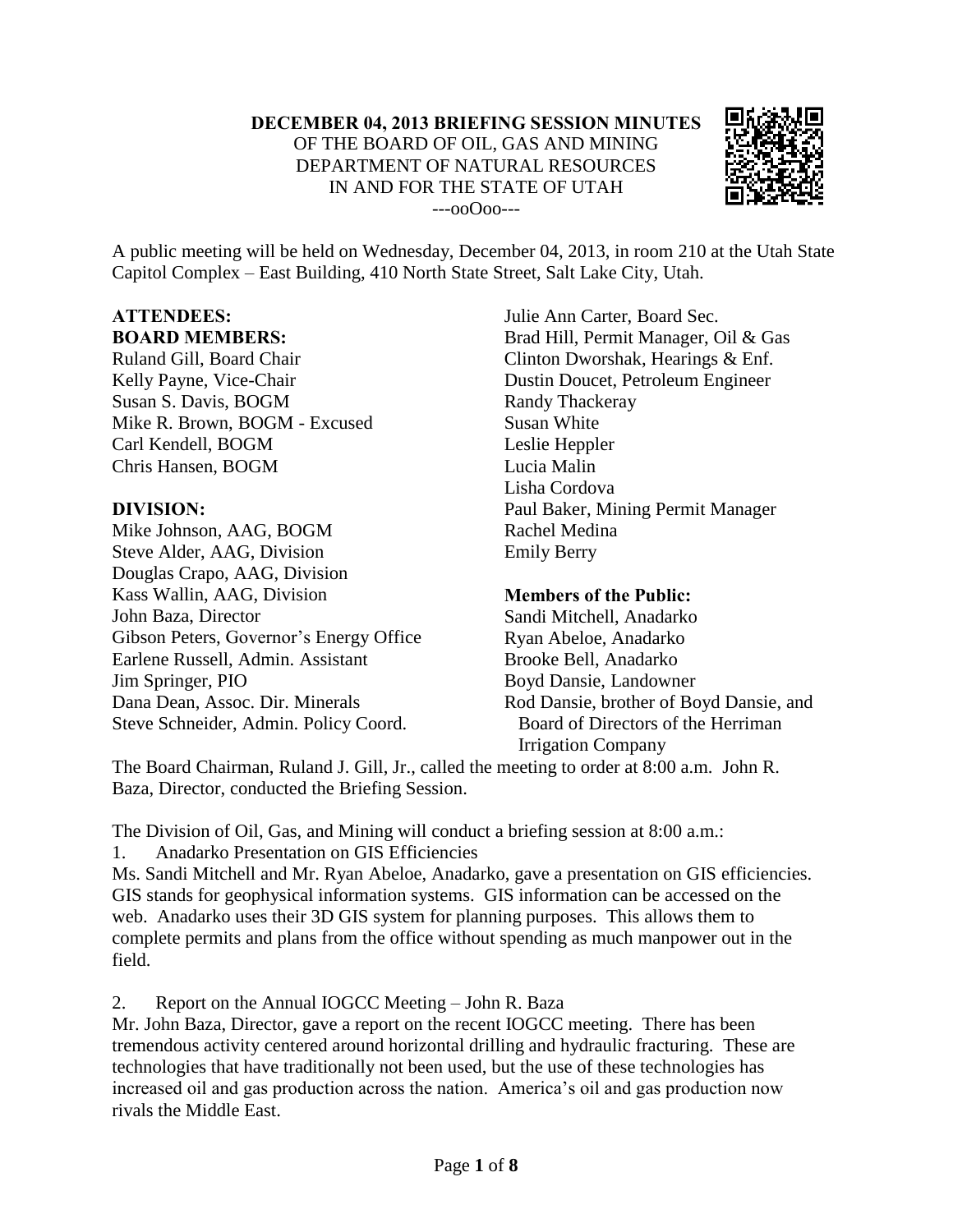3. Report on the Annual IMCC Meeting – Dana Dean

Ms. Dana Dean, Associate Director, Mining, gave a presentation on the recent IMCC meeting. Federal budget cuts are impacting all of the States. OGM recently cut one position in the coal program to meet the budget. The EPA is working to control over oversight of States' mining programs. The IMCC went before a Federal board on behalf of the States. The States feel OSM is over regulating the Mining industry and has been taking punitive action. IMCC has formed a committee to work with OSM to help the States rather than hinder them. As a result OSM has become more willing to work with the States.

4. Other

Introduction of New Employees:

 Mr. Gordon Brown - Gordon is a new employee in the accounting program. He is the Federal Grants Coordinator.

Draft Internal Policy on Sage Grouse

 The draft policy was presented to the Board at last month's Board meeting. The Division has not received comments from the Board. Mr. Baza would like to implement this new policy during the first of the year. If the Board has comments please pass them on to Mr. Baza soon.

5. Next Month's Agenda and Division Calendar

The Division's Holiday Luncheon is on December 19. The Board is invited to attend and socialize with the Division staff.

6. Opportunity for Public Comment

Comments by Mr. Boyd Dansie, Landowner:

Mr. Boyd Dansie gave a presented his view of issues regarding mine waste overflows from the Kennecott Mine onto his family's farmland. Mr. Kelly Payne, OGM Board member, and Kennecott employee, excused himself from the room during the presentation due to conflict of interest.

Mine waste over flows the mine waste water containment system during storm events, flows down Butterfield Creek, and onto Mr. Dansie's farmland. Arsenic and lead contamination have reached toxic levels such that he can no longer farm the land. Approximately 50 acres have been contaminated. The Dansie family has met with Kennecott officials over the course of 17 years, with Oil, Gas, and Mining officials, and the EPA.

The Dansie's request that Kennecott be held accountable to clean up the contamination, thereby freeing the Dansie's from institutional controls placed on their farmland due to toxic waste, and to protect human health from the toxic levels of mine waste. Mr. Dansie requested that the Division no longer approve permits for Kennecott until they submit a plan to mitigate the contamination, prevent further mine waste overflows, and complete cleanup of the Dansie's farm.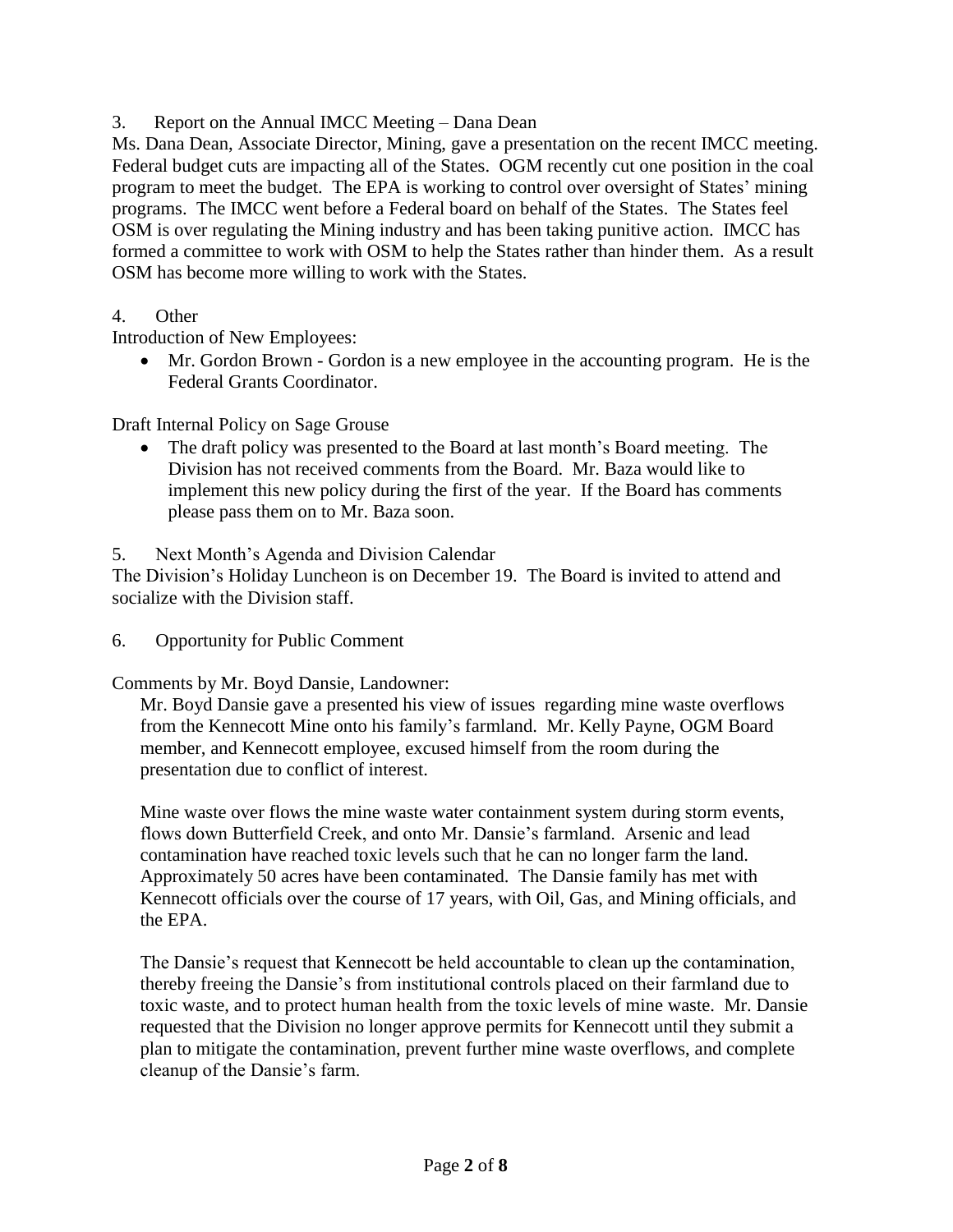The Board decided to take the matter under advisement, and will get in touch with Mr. Dansie at a later time.

Comments by Mr. Rod Dansie, Herriman Irrigation Company:

Mr. Rod Dansie, brother of Mr. Boyd Dansie, and Board of Directors of the Herriman Irrigation Company, gave a presentation regarding water contamination issues. The irrigation company estimates there has been hundreds of millions of dollars in damage that is not being repaired. Kennecott is working with the City of Herriman to clean up the waste, but so far clean up has not occurred.

The Board will discuss the matter with the Division.

The Board Chairman, Ruland J. Gill, Jr., adjourned the Briefing Session at 9:18 a.m. The formal portion of the meeting will begin at 9:30 a.m.

The Board will hear the following matters at 9:00 am:

*Please note: Transcripts of the formal items will be available for review at the Division offices approximately fifteen business days after the hearing date. Copies of individual transcripts may be purchased by calling Atkinson-Baker at (800) 288-3376 and requesting Job No. A70ACD3, and the individual docket number.*

1. [Docket No. 2009-015 Cause No. WD-04-2009](http://ogm.utah.gov/amr/boardtemp/redesign/Dockets/2013/12-Dec/dec2013_2009-015_WD-04-2009_Montezuma.html) – In the Matter of the Request for Agency Action of Utah Division of Oil, Gas, and Mining for a Cessation Order and Civil Penalties Against Montezuma Well Service, Inc., and Earl Martinez, Owner and Operator of the Montezuma Creek Waste Disposal Facility Section 14, T 40 So., R. 22 East, San Juan County, Utah.

*(Continued from the October 23, 2013, Board Hearing)*

Board Members present - Ruland J. Gill, Jr., Chairman, Kelly L. Payne, Vice-Chairman, Carl F. Kendell, Chris D. Hansen, and Susan S. Davis. Michael R. Brown was excused.

Counsel for the Board - Michael S. Johnson, Assistant Attorney General, Natural Resources.

Counsel for the Petitioner - Steven F. Alder, Assistant Attorney General, Natural Resources. Witnesses: Lisha Cordova, and Brad Hill

Counsel for the Respondent – None present

The Division filed a report regarding this matter in October. This is a regulatory matter and will be ongoing. Unless the Board has questions on the report, the Division requests that the Board continue the matter to the August 2014 Board hearing.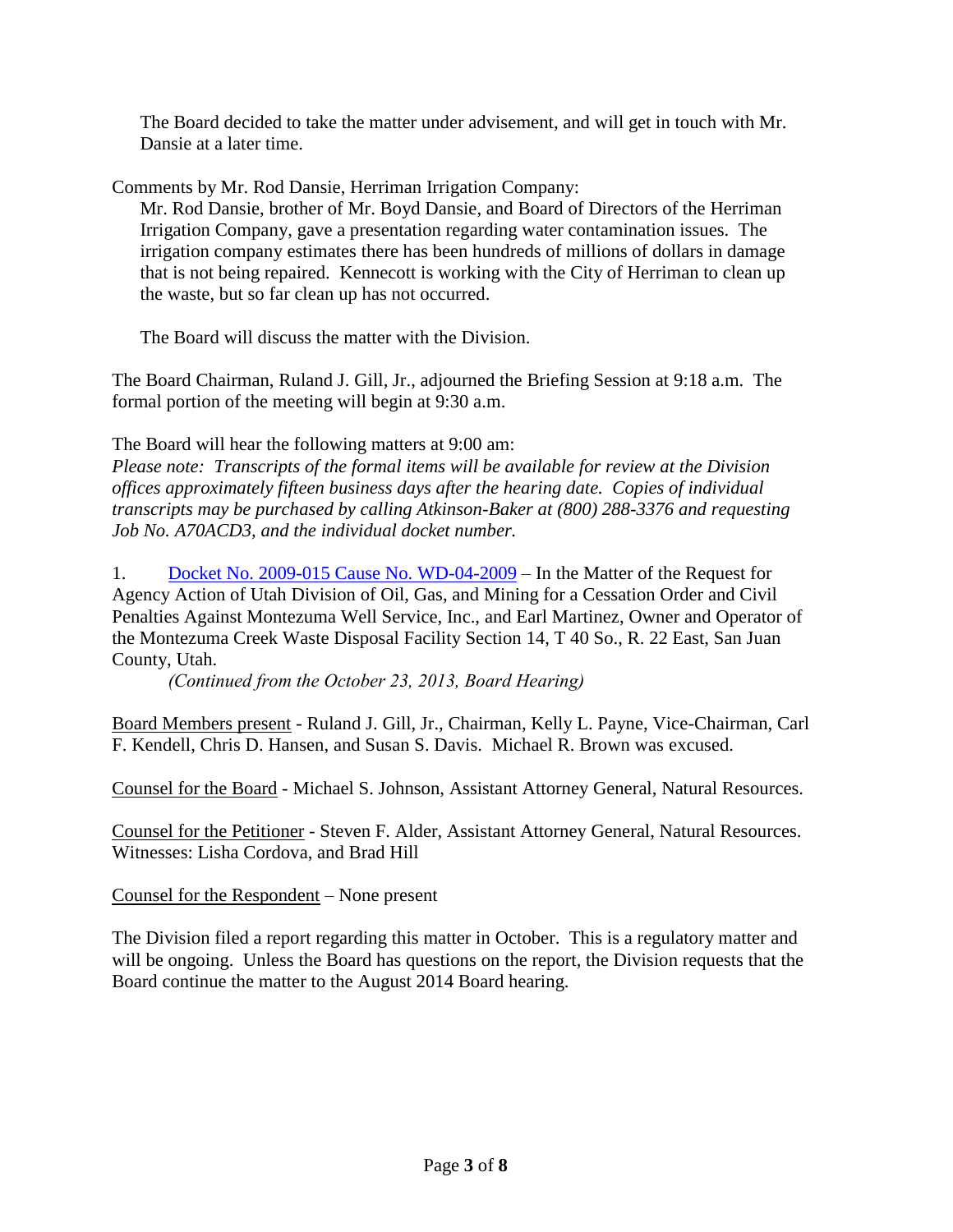2. [Docket No. 2011-018 Cause No. 250-02](http://ogm.utah.gov/amr/boardtemp/redesign/Dockets/2013/12-Dec/dec2013_2011-018_250-02_MarionEnergy.html) – Notice of Agency Action for an Order Requiring MARION ENERGY to plug and reclaim wells; or Forfeit Surety Bond and Authorize the Division to Plug and Reclaim wells located in Townships 13 and 14 South, Range 7 East, Carbon County, Utah.

*(Continued from the October 23, 2013, Board Hearing)*

Board Members present - Ruland J. Gill, Jr., Chairman, Kelly L. Payne, Vice-Chairman, Carl F. Kendell, Chris D. Hansen, Susan S. Davis. Michael R. Brown was excused.

Counsel for the Board - Michael S. Johnson, Assistant Attorney General, Natural Resources.

Counsel for the Petitioner – Michael J. Malmquist, Parsons Behle & Latimer.

Counsel for the Division - Steven F. Alder, Assistant Attorney General, Natural Resources.

A stipulated agreement and proposed order has been filed in this matter. The Board granted a motion to sign the Order by unanimous vote. The Board Chairman signed the order, and continued the matter to the January Board hearing as requested.

3. [Docket No. 2013-017 Cause No. 259-03](http://ogm.utah.gov/amr/boardtemp/redesign/Dockets/2013/12-Dec/dec2013_2013-017_259-03_QEP.html) – In the Matter of the Request for Agency Action of QEP ENERGY COMPANY for an Order authorizing the flaring of gas in excess of the amounts allowed under Utah Admin. Code Rule R649-3-20(1.1) from a total of six wells located within Township 10 South, Ranges 17 and 18 East, Duchesne and Uintah Counties, Utah.

Board Members present - Ruland J. Gill, Jr., Chairman, Kelly L. Payne, Vice-Chairman, Carl F. Kendell, Chris D. Hansen, Susan S. Davis. Michael R. Brown was excused.

Counsel for the Board - Michael S. Johnson, Assistant Attorney General, Natural Resources.

Counsel for the Petitioner - Bill Ward, Holland and Hart.

Counsel for the Division - Kass Wallin, Assistant Attorney General, Natural Resources. Witness: Dustin Doucet.

QEP requested that the Board extend the November 1, 2013, Order Granting Temporary Relief for another month because the pipeline is not finished. The Board determined that QEP's appearance before the board met the contingencies as required by the Order, and requested that QEP report back when the pipeline is completed.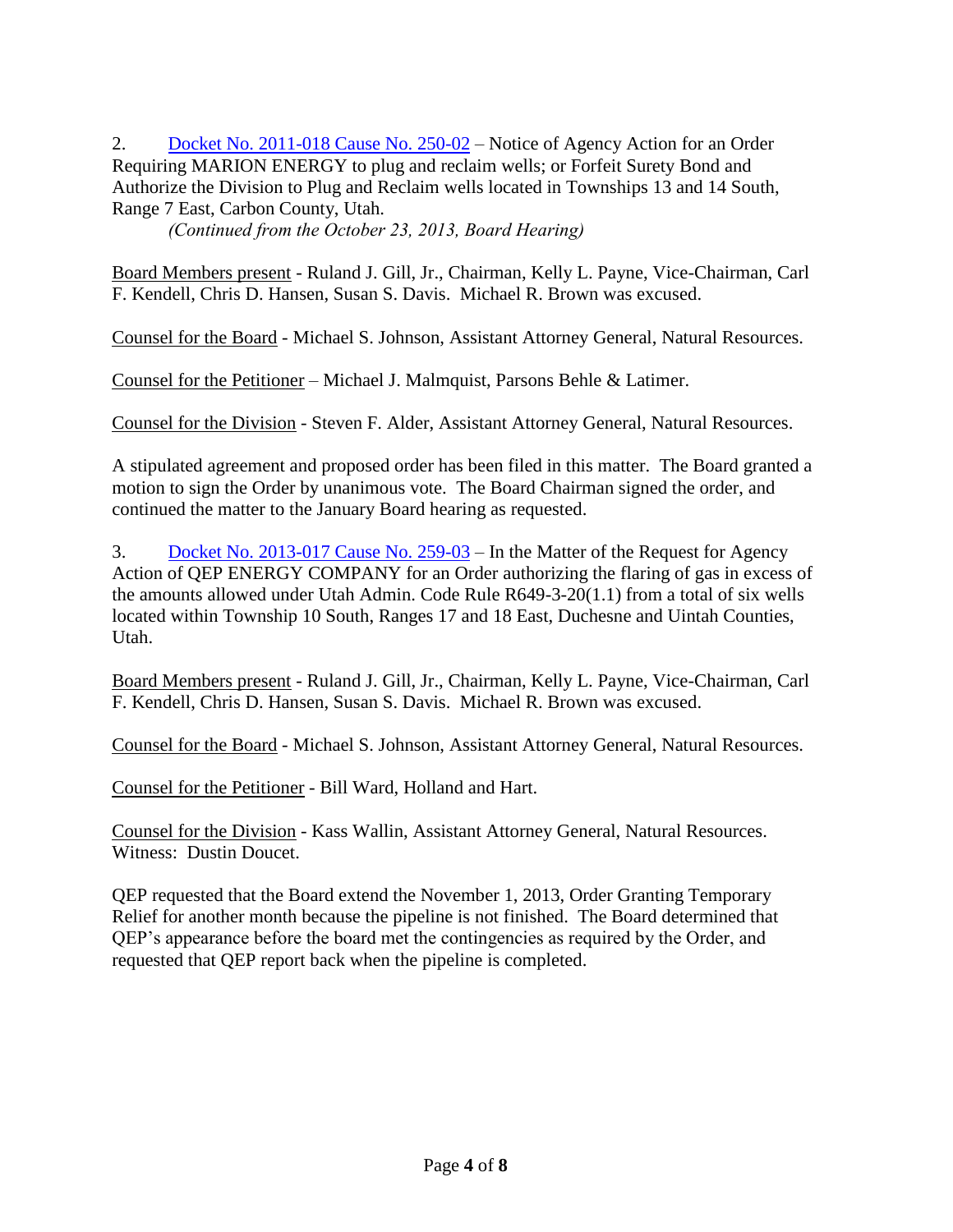4. [Docket No. 2013-026 Cause No. 131-134](http://ogm.utah.gov/amr/boardtemp/redesign/Dockets/2013/12-Dec/dec2013_2013-026_131-134_Homeland.html) – In the Matter of the Petition by the Division of Oil, Gas and Mining for an Order: (1) Forfeiting to the Division Homeland's bond associated with the Brown 3-2 well; (2) Authorizing the Division to complete plugging and reclamation of the Brown 3-2 well and the lands affected by the well; (3) Authorizing the Division to take other action necessary to recover from Homeland any and all costs associated with the plugging and reclamation of the Brown 3-2 well; and (4) Ordering Homeland to establish new bond coverage for its remaining wells in the State of Utah.

*(Continued from the October 23, 2013, Board Hearing)*

Board Members present - Ruland J. Gill, Jr., Chairman, Kelly L. Payne, Vice-Chairman, Carl F. Kendell, Chris D. Hansen, Susan S. Davis. Michael R. Brown was excused.

Counsel for the Board - Michael S. Johnson, Assistant Attorney General, Natural Resources.

Counsel for the Petitioner - Kass Wallin, Assistant Attorney General, Natural Resources. Witness: Dustin Doucet, Brad Hill.

Counsel for the Respondent - None present.

The Division requested that this matter be continued to the January 22 Board Hearing. The Board granted the Motion to Continue.

5. [Docket No. 2013-031 Cause No. 127-06](http://ogm.utah.gov/amr/boardtemp/redesign/Dockets/2013/12-Dec/dec2013_2013-031_127-06_Summit.html) – In the Matter of the Request for Agency Action of SUMMIT OPERATING, LLC, for an Order modifying the Board's Order in Cause No. 127-4 to allow the drilling of additional wells for an equivalent 40-acre well density pattern in the E½NW¼, SW¼ and W½SE¼ of Section 33, Township 6 South, Range 21 East, SLM, Uintah County, Utah.

*(Continued from the October 23, 2013, Board Hearing)*

Board Members present - Ruland J. Gill, Jr., Chairman, Kelly L. Payne, Vice-Chairman, Chris D. Hansen, Susan S. Davis. Carl F. Kendell was recused for conflict of interest. Michael R. Brown was excused.

Counsel for the Board - Michael S. Johnson, Assistant Attorney General, Natural Resources.

Counsel for the Petitioner -.Relma Miller, McDonald & Miller Mineral Legal Services, PLLC. Witnesses: Larry R. Williams, Crystal Hammer, Ellis Peterson, Zachary Archer

Counsel for the Division - Douglas Crapo, Assistant Attorney General, Natural Resources. Witnesses: Dustin Doucet, Clinton Dworshak, Brad Hill

The Board granted the relief as request, with Mr. Crapo's stipulation included, by unanimous vote. Relma Miller will prepare the order.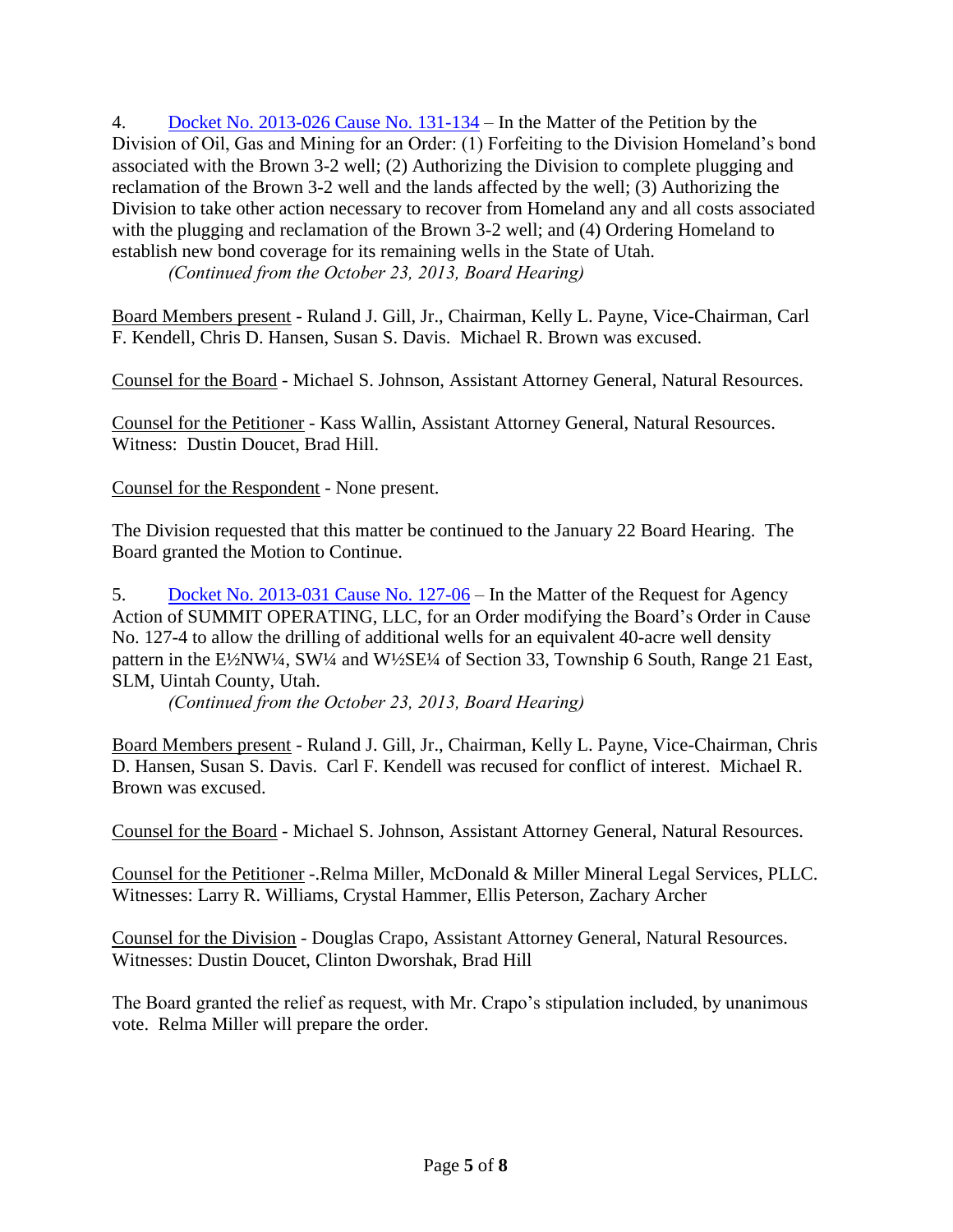6. [Docket No. 2013-032 Cause No. UIC-411.1](http://ogm.utah.gov/amr/boardtemp/redesign/Dockets/2013/12-Dec/dec2013_2013-032_UIC-411.1_Finley.html) – In the Matter of the Request for Agency Action of FINLEY RESOURCES, INC. for an Order approving the Ute 13-1C well located in the NE¼NE¼ of Section 13, Township 4 South, Range 1 East, USM, Uintah County, Utah, as a Class II Injection well.

*(This Matter has been Withdrawn.)*

This matter is withdrawn.

7. [Docket No. 2013-034 Cause No. 131-136](http://ogm.utah.gov/amr/boardtemp/redesign/Dockets/2013/12-Dec/dec2013_2013-034_131-136_Crescent.html) – In the Matter of the Request for Agency Action of CRESCENT POINT ENERGY U.S. CORP. for an Order extending the Board's Orders entered in Cause Nos. 131-14 and 131-24 to establish sectional (640 - acre or substantial equivalent) drilling units and to authorize up to 16 producing wells per drilling unit so established for the production of oil, gas and associated hydrocarbons from the Lower Green River and Wasatch Formations underlying the Randlett Area, comprised of various Sections within Townships 3 South, Ranges 1 and 2 East, USM, and Township 4 South, Range 2 East, USM, Uintah County, Utah.

This matter is continued to the January hearing.

8. [Docket No. 2013-036 Cause No. 139-113](http://ogm.utah.gov/amr/boardtemp/redesign/Dockets/2013/12-Dec/dec2013_2013-036_139-113_Newfield.html) – In the Matter of the Request for Agency Action of NEWFIELD PRODUCTION COMPANY for an Order modifying the Board's Orders entered in Cause Nos. 131-51 and 139-90 to establish special conditional 1,280-acre (or substantial equivalent) drilling units for the production of oil, gas and associated hydrocarbons from the Uteland Butte Member of the Lower Green River Formation, comprised of Sections 17 and 20, Township 3 South, Range 1 West, USM, Sections 2 and 11, Sections 3 and 10, Sections 6 and 7, Sections 14 and 23, and Sections 16 and 21, Township 3 South, Range 2 West, USM, and Sections 14 and 23, Township 3 South, Range 3 West, USM, Duchesne County, Utah, and to allow, on a pilot basis, the drilling and production of up to seven (7) horizontal wells on each special conditional drilling unit so established.

Board Members present - Ruland J. Gill, Jr., Chairman, Kelly L. Payne, Vice-Chairman, Carl F. Kendell, Chris D. Hansen, Susan S. Davis. Michael R. Brown was excused.

Counsel for the Board - Michael S. Johnson, Assistant Attorney General, Natural Resources.

Counsel for the Petitioner -.Fred MacDonald, McDonald & Miller Mineral Legal Services, PLLC. Witnesses: Roxann Eveland, Zac Gonsier, and Mike Jensen

Counsel for the Respondent, Robert C. Bonnet, Gary A Bonnet, Larry W. Love, and Gary A. Bonnet, as Independent Administrator of the Estate of Stephen K. Bonnet - Artemis Vamianakis - Fabian & Clenden

Counsel for the Division - Steven F. Alder, Assistant Attorney General, Natural Resources. Witnesses: Dustin Doucet, Clinton Dworshak, and Brad Hill

The Board took the matter under advisement. The Board will issue a Minute Entry at a later date. After the Minute Entry is filed, Fred MacDonald will prepare the Order.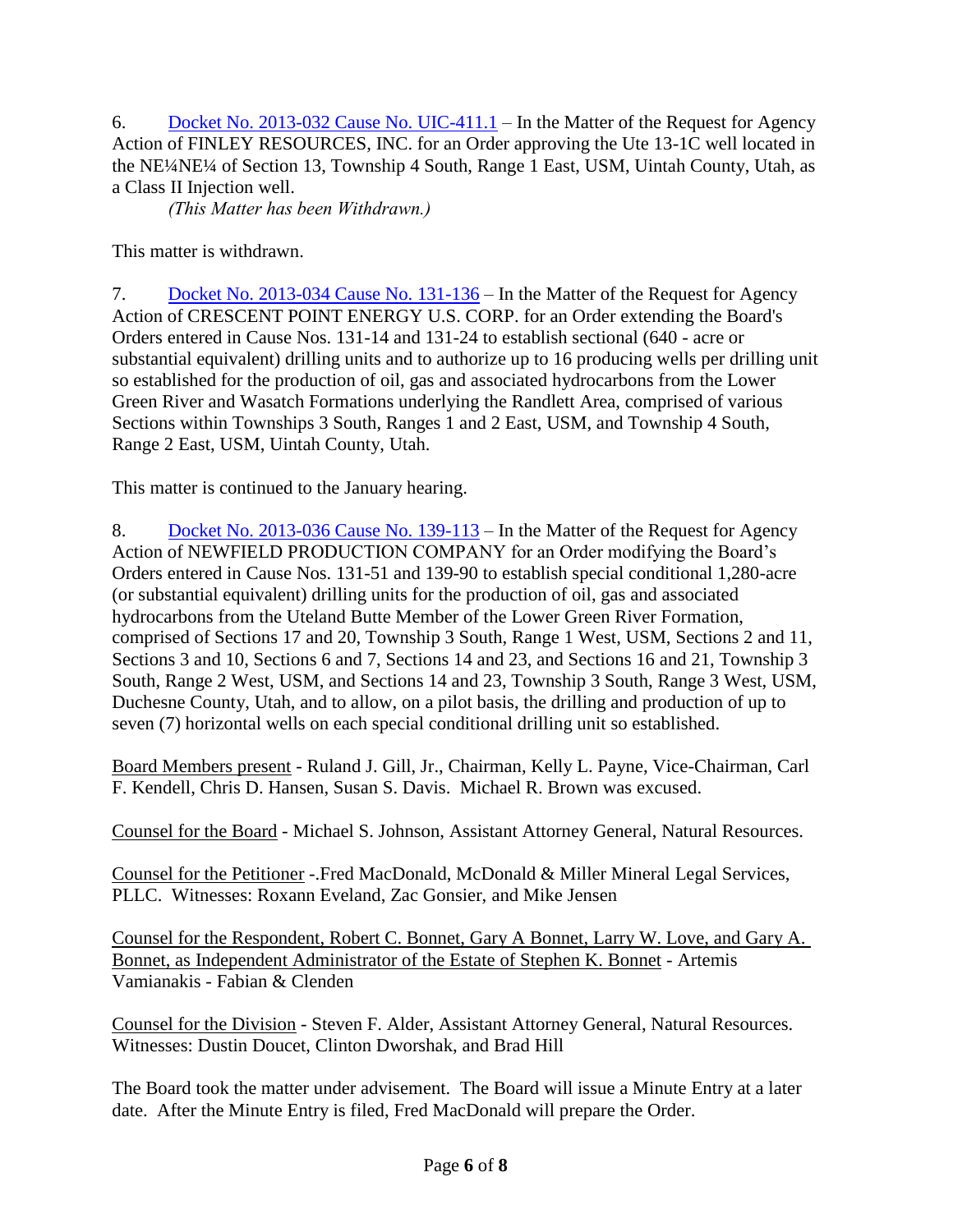9. [Docket No. 2013-035 Cause No. 139-112](http://ogm.utah.gov/amr/boardtemp/redesign/Dockets/2013/12-Dec/dec2013_2013-035_139-112_Newfield.html) – In the Matter of the Request for Agency Action of NEWFIELD PRODUCTION COMPANY for an Order granting an Exception Location for the Fausett 4-13-3-2WH horizontal well located in Sections 12 and 13, Township 3 South, Range 2 West, USM, Duchesne County, Utah.

Board Members present - Ruland J. Gill, Jr., Chairman, Kelly L. Payne, Vice-Chairman, Carl F. Kendell, Chris D. Hansen, Susan S. Davis. Michael R. Brown was excused.

Counsel for the Board - Michael S. Johnson, Assistant Attorney General, Natural Resources.

Counsel for the Petitioner -.Fred MacDonald, McDonald & Miller Mineral Legal Services, PLLC. Witnesses: Roxann Eveland, Mike Jensen

Counsel for the Division - Kass Wallin, Assistant Attorney General, Natural Resources. Witnesses: Dustin Doucet, Clinton Dworshak, Brad Hill

The Board granted the Request as written by unanimous vote. Fred MacDonald will prepare the Order.

10. [Docket No. 2013-037 Cause No. 269-02](http://ogm.utah.gov/amr/boardtemp/redesign/Dockets/2013/12-Dec/dec2013_2013-037_269-02_Wolverine.html) – In the Matter of the Request for Agency Action of WOLVERINE GAS AND OIL COMPANY OF UTAH, LLC for an Order: (1) Approving the conversion of the Providence Federal 24-4 Well, located in the SW¼SW¼ of Section 24, Township 20 South, Range 1 East, SLM, Sanpete County, Utah, to a Class II Injection Well for Enhanced Recovery; and (2) Approving and certifying the initial Providence Participating Area of the Wolverine Unit, comprised of portions of Sections 13 and 23-26 of Township 20 South, Range 1 East, SLM, Sanpete County, Utah, as an Enhanced Recovery Project.

Board Members present - Ruland J. Gill, Jr., Chairman, Kelly L. Payne, Vice-Chairman, Carl F. Kendell, Chris D. Hansen, Susan S. Davis. Michael R. Brown was excused.

Counsel for the Board - Michael S. Johnson, Assistant Attorney General, Natural Resources.

Counsel for the Petitioner -.Fred MacDonald, McDonald & Miller Mineral Legal Services, PLLC. Witnesses: Sue Benson, Thomas W. Zadick, Ronald W. Meredith

Counsel for the Division - Douglas Crapo, Assistant Attorney General, Natural Resources. Witnesses: Dustin Doucet, Clinton Dworshak, and Brad Hill

The Board approved the application as written by unanimous vote. Fred MacDonald will prepare the Order.